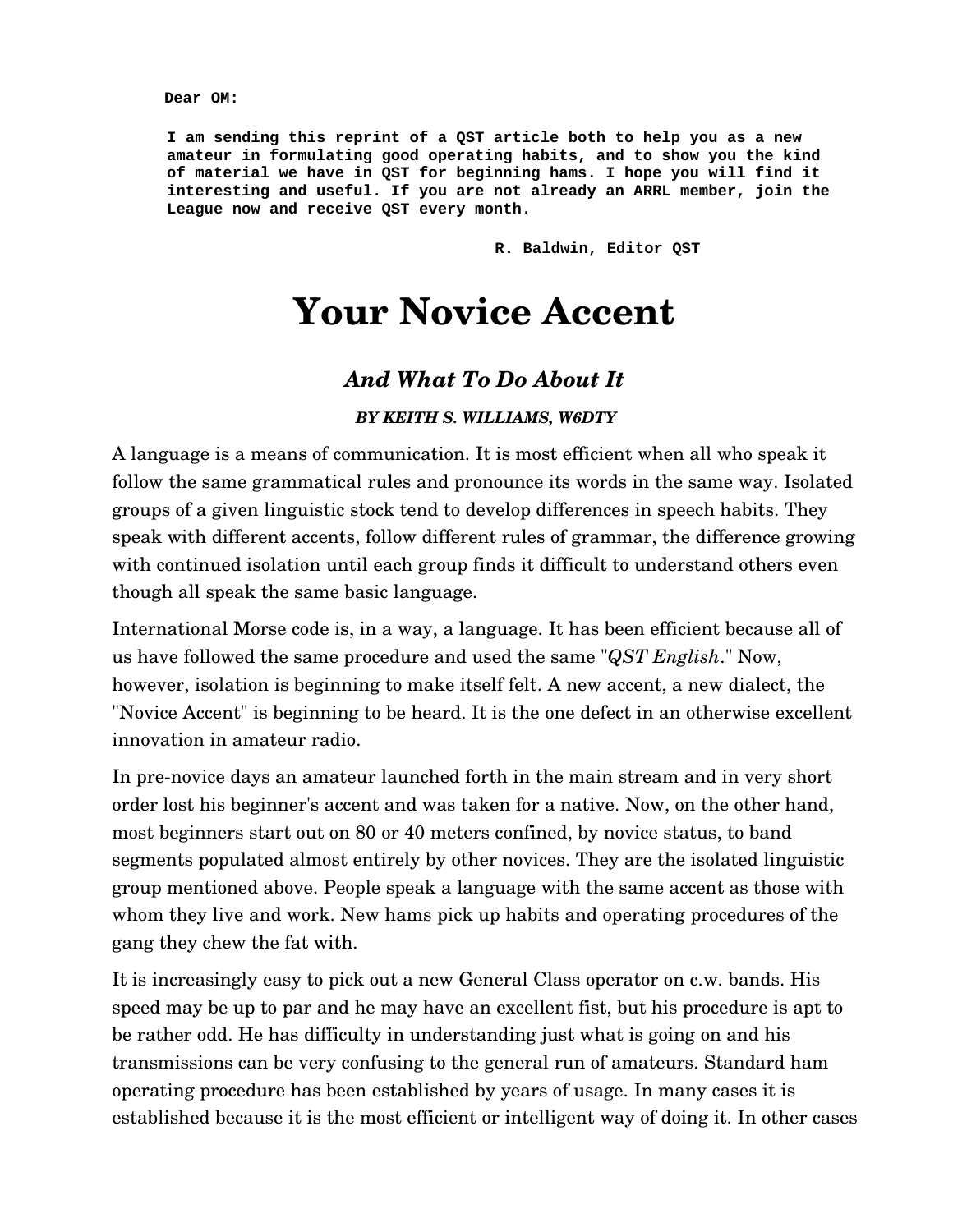a certain procedure is used because it has always been done that way and everybody understands what everyone else is doing.

I would like to comment on some specific points concerned with ham operating. I trust it will not be too boring. You old timers can go to the DX department as I want to talk to novices.

# *Tune Around*

When you, Bill Novice, heat up the filaments and prepare for a session of brass pounding, don't be too hasty. It is not good practice to start calling CQ while you're waiting for the receiver to come to life. Check your gear, and when you're satisfied it's all ready, take a few minutes to listen. See what's going on near your own frequency and then tune back and forth a bit. More than once I've heard some good DX going to waste while the brethren are busy honking out CQ's without, apparently, having listened more than two seconds after turning on the rig. Pick some station who is already calling CQ and answer his call rather than adding to the bedlam with a CQ of your own. On the remote chance that you hear no CQ's, go ahead and try one.



Two things are important:  $(1)$  your receiver has a tuning dial; use it  $-$  it keeps corrosion from setting in and you may hear someone calling you off your frequency. Many a time I've heard a WN or KN station call CQ time after time and be answered by stations in other parts of the band with no QSO resulting. If a fellow calls CQ, signs and says "K", then starts another CQ in ten seconds you know he's not tuning. He just sits there like a lump, expecting a call on his own frequency. He has few QSO's and he creates beaucoup QRM with his useless calling. (2) Don't make your calls too long. Contrary to your first impression a long call does not attract eager prospects. Rather, just the opposite ... the longer you call the fewer the answers you receive. People are a restless lot. After waiting through ten or twelve CQ's the average operator will lose patience and start looking for someone else. One night, by actual count I heard one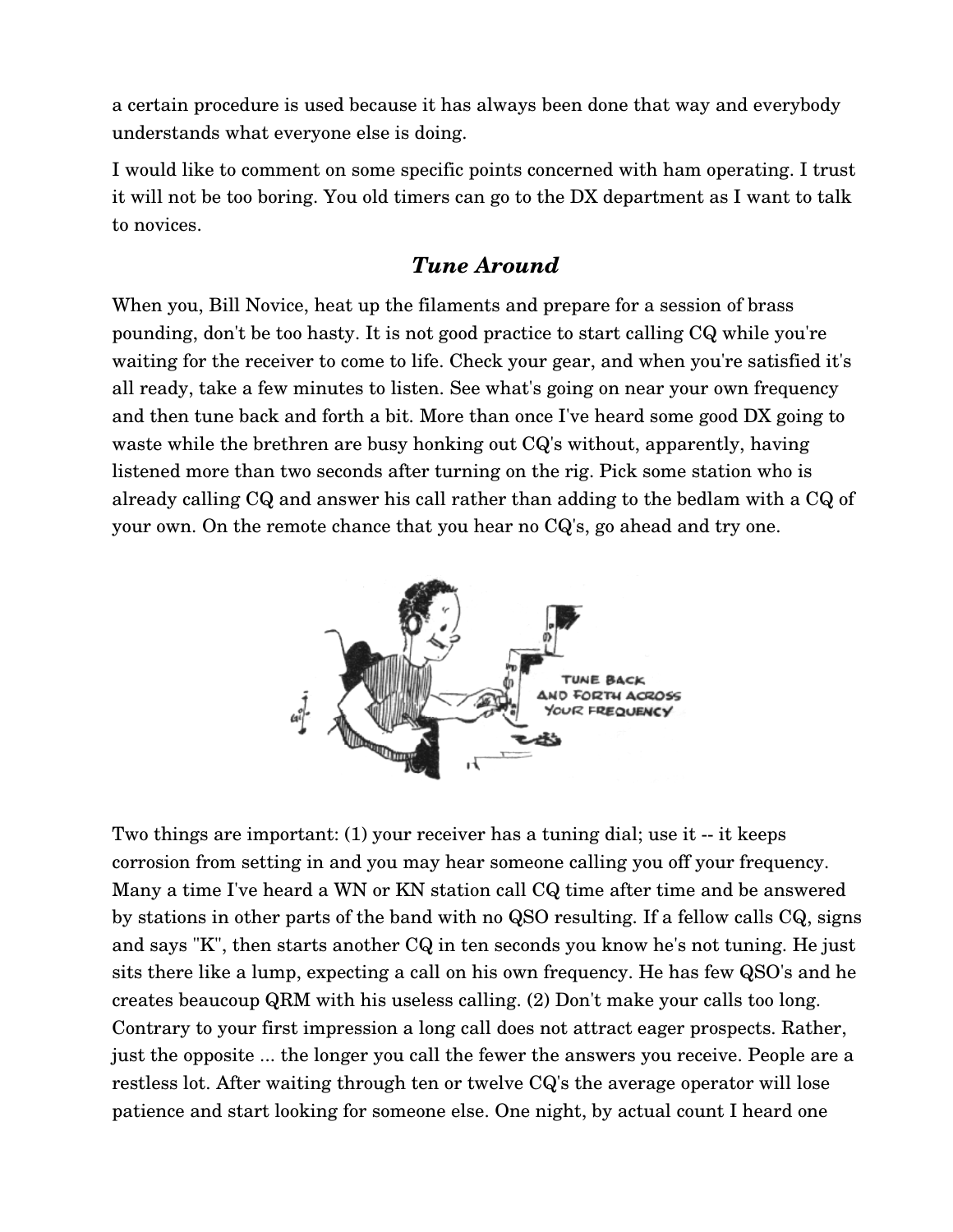novice operator send 57 CQ's before signing his call! This is pure madness! This applies as much to your calling another station as it does to a CQ. Make your calls short. With a little thought you will realize that if the other station hasn't heard you in the first minute or less he's probably not going to hear you at all.

# *Three-by-three*

A CQ pattern that has proved very successful over a long period is the old threebythree. CQ three times, sign your call three times, and repeat the whole thing three times. Personally, I punch out four CQ's, sign three times and repeat three. This is more than sufficient and results have been satisfying. When answering a CQ, make your call as short as conditions warrant. For instance, on 40 meters, on a weekday morning about ten o'clock you hear W6DTY calling CQ near your frequency with practically no activity on the band. You only need call about three times, sign your call three times and you're in. If you're 25 kilocycles away, call a bit longer, but not too long because it doesn't take the receiving operator long to tune through the band when activity is light. On the other hand, when QRM is heavy, make your call somewhat longer because it takes a receiving operator longer to comb through the mess. In other words, make the length of your call suit conditions. It is seldom necessary, even under the worst conditions, to call a station more than eight or ten times before signaling your own call.

Don't fall into the habit of expecting all call signs to begin with WN or KN. There are about two hundred other call prefixes in use throughout the world. Once I heard WH6AWU call CQ half a dozen times on the 40 meter novice band, putting in an S9 signal. Now, while most novices on the band would dearly love to QSO the Hawaiian Islands, no one answered until finally some poor soul came up with W5BAWU!

# *Procedure Signals*

Most novices misuse the procedure signal DE. DE means "from" and it is sent only once before each series of a call sign. Do not repeat it before each transmission of your call sign in a series. It is common to hear something like this, "**CQ ... CQ DE KN6ZZZ DE KN6ZZZ DE KN6ZZZ CQ ... ETC**." This is not good practice. Under poor receiving conditions it is very confusing to the receiving operator who is trying to dope out your call letters. The extra DE throws him every time.

When you sign for the last time on a CQ don't be fancy. Just send the procedure signal "K". This invites anyone who heard your CQ to answer. Do not send [AR], either by itself or followed by "K". When making calls, [AR] is used only when you have called another station but are not yet in contact with him. [AR] is a procedure signal sent as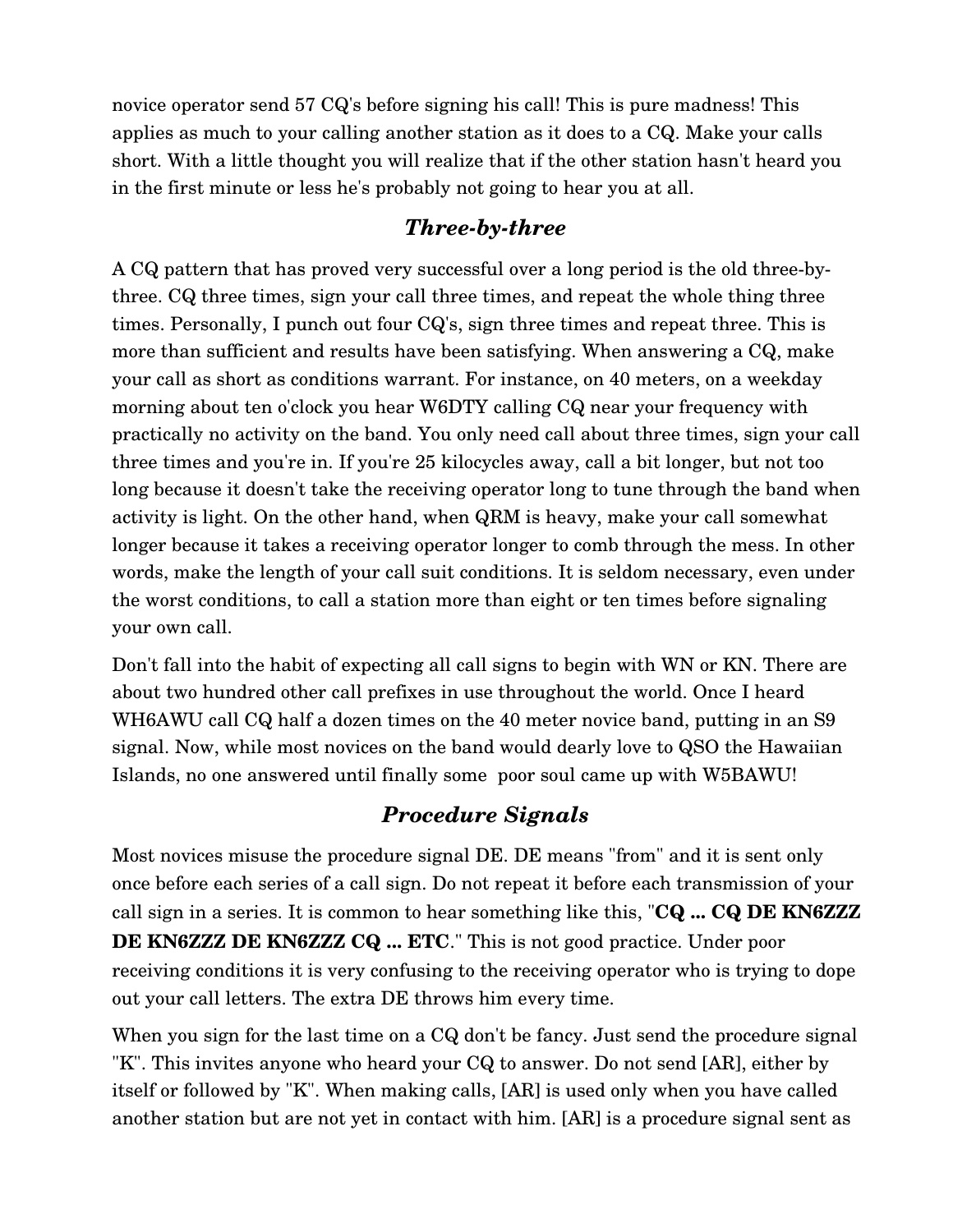one character, di-dah-di-dah-dit. It is not sent as the two separate letters "A" and "R". Examples of current, standard procedure are (1) ... **CQ CQ CQ DE KN6ZZZ KN6ZZZ K**, and (2) ... **WN4YYY WN4YYY WN4YYY DE KN6ZZZ KN6ZZZ KN6ZZZ [AR]**.



USE THEM PROPERLY-

When you have established contact there are certain preliminaries you should get squared away before you begin discussing the weather. At the beginning of a QSO, on the first transmission from the other station, each operator is interested in two pieces of information first. He wants to know how his signals are being received and where the other station is located, *in that order*. Most operators, for some odd reason, want to know the other fellow's name, but that is third in importance. Until recent years all hands were happy to be called "OM" or "OB" and nobody cared what your name was. Giving the signal report, location and name, *in that order*, has become standard throughout the world and is always sent *first*, prior to everything else. It saves time and avoids confusion if you follow that standard. Example: ... **WN4YYY DE KN6ZZZ R GE OM ES TNX FER CALL [BT] UR RST 579 579 HR IN PODUNK PODUNK CALIF [BT] NAME IS BILL BILL [BT] RIG HR ... etc**. Once the preliminaries are out of the way proceed with the QSO as it may develop. Rag chewing is lots of fun.

## *Abbreviations*

Ham radio is full of abbreviations. There is good reason for this. It saves time. You can say more with less wear and tear on the key. A great many abbreviations are standard the world over. You'll find them listed in handbooks. Don't go overboard, but learn to use the universally understood shortcuts in operating. A good example is "AND." This is a word which is heard only on the novice bands. Learn to send "ES" instead of "AND." It's standard practice; it's quicker and easier to send. While you're at it, learn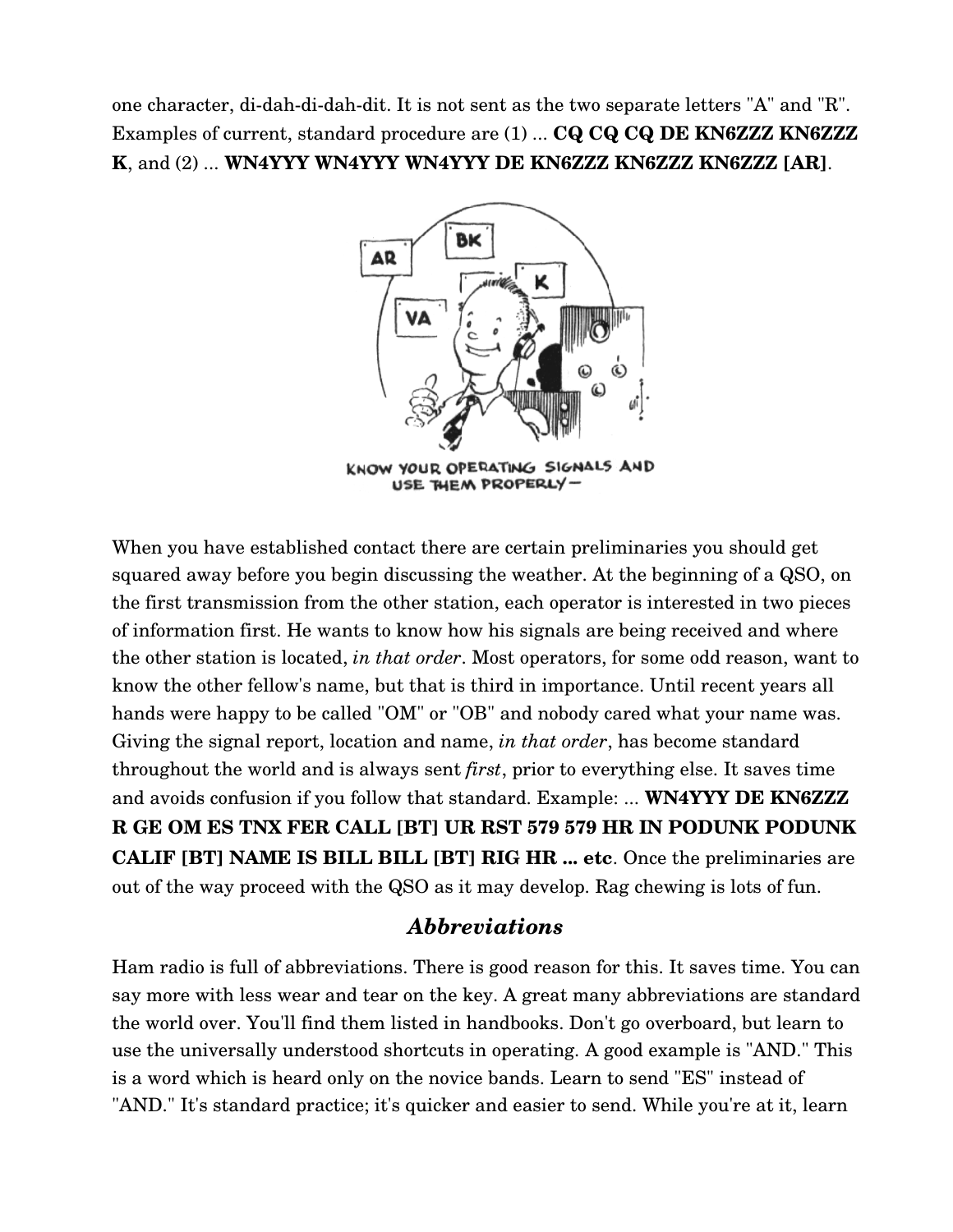the proper use of abbreviations. If in doubt, look them up in the handbooks.

Signals for period and comma were practically never heard on the ham bands until the novices got going. They are still not in use except in the novice bands. You may need to know them to pass a code examination, but they are clumsy and awkward in ham communications. All punctuation can be handled by the question mark and by the [BT] (dah-di-di-di-dah). What do you need with a comma? Nothing! Don't bother to use it. Anyway, some of the old timers might not recognize it (unless they thought it meant an exclamation mark, which is what it stood for until fairly recently). Most novices are currently sending a comma between the name of their town and the name of their state. This is a waste of time and effort. No punctuation is needed there at all. Forget the lengthly, time-consuming signal for period. Just use the long break sign [BT] between sentences or thoughts. It is much easier to send and sounds smoother. The only time in ham radio when formal punctuation signals are called for is in such things as official bulletins, etc.

When you sign over to the other station make it quick and easy and use one of the standard methods. I have heard novices say, **" ... NOW I AM TURNING IT BACK TO YOU SO HERE IT COMES ..."** Long winded guff is okay in its place, but it shouldn't become a habit on c.w.. Some of the boys are now sending, **" ... SO BK TO YOU ..."** This is an improvement, but it's not universally understood because "BK" means *BREAK*, not *BACK*. All you need to say, really, is "HW?" or "WATSA?" Either signal indicates to the other fellow that you are through for the moment and are about to sign over to him. If it is your last transmission it is customary to part with a certain amount of love and kisses. Don't drag it out into absurdity. Haven't you heard some featherhead send, **"WELL BILL NOW I MUST QRT AND WISH YOU MANY 73S 73S TNX FOR THE SWELL QSO BILL AND 73S BEST OF LUCK AND LOTS OF DX AND BEST WISHES TO YOU AND THE FAMILY SO 73S AND I WILL SEE YOU AGAIN SOON BILL 73S ... etc?"** All you have to say after you've told Bill you must QRT is something like this: **TNX QSO OM 73 GN [VA] WN4YYY DE KN6ZZZ**. Note that it is not necessary to add "S" to 73. By itself 73 means "best regards." If you say 73's you are, in effect, saying, "Best Regardses," which is just plain silly.

## *More Procedure*

Now a word or two about correct procedure when signing over to the other station or when ending a QSO. It's all very simple but much confusion is evident. When you are turning the QSO over to the other operator you need to proceed as follows: ... **SO**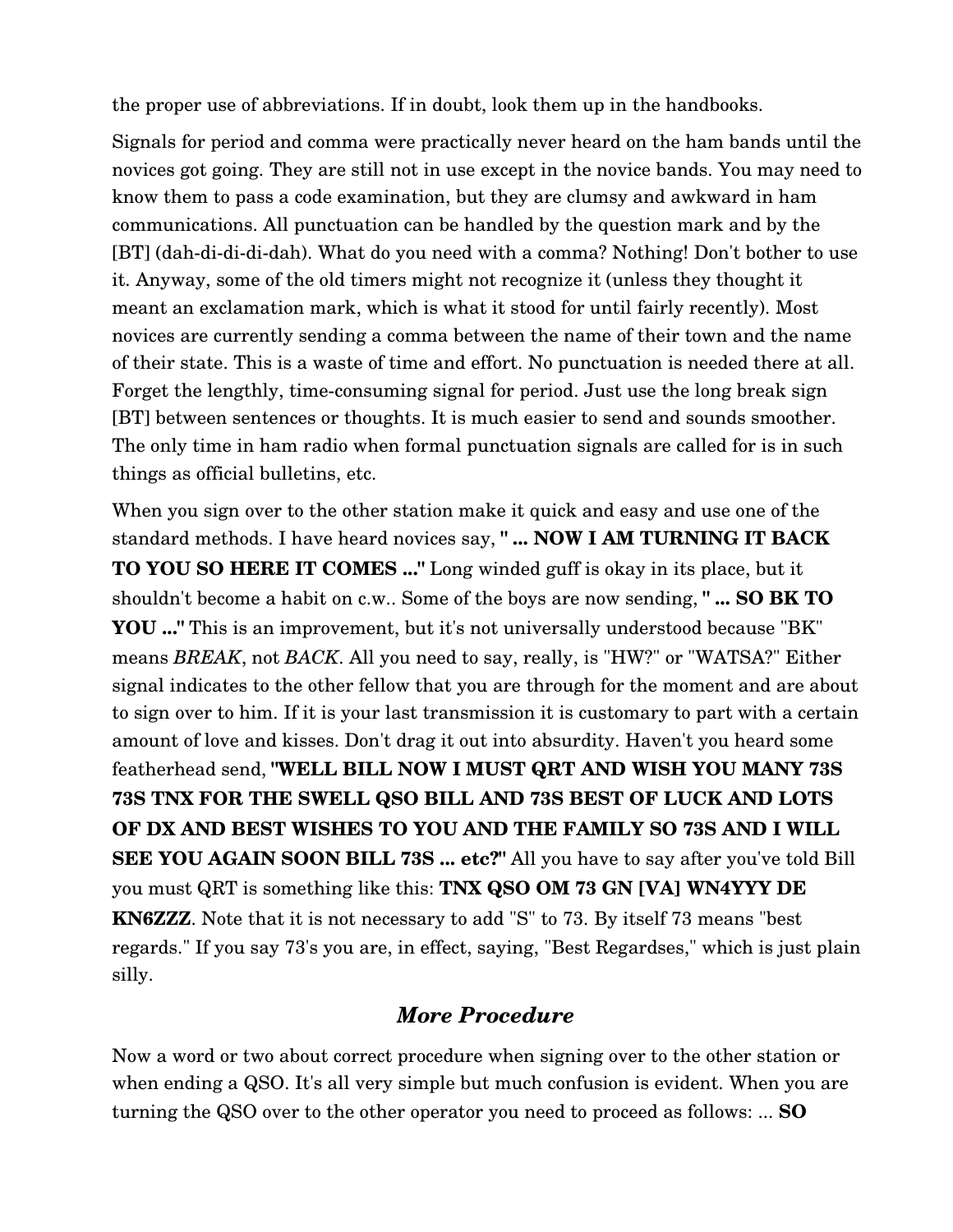**WATSA OM? [AR] WN4YYY DE KN6ZZZ K**. The [AR] indicates that you are through for the time being. The K says, "go ahead and transmit to me." Incidentally, there is a variation of the K signal. You may have heard it and wondered what it meant and as like as not you have misused it. I am referring to the procedure signal [KN]. This signal indicates that you are engaged in a QSO, that you are inviting the other operator to go ahead with his transmission and you do not wish a third station ("the breaking station," so called) to interrupt by calling either of you. This signal was originated as an aid in DX operating and is not often needed in domestic communications. Therefore, I don't advise its use in ordinary QSO's. But if you have occasion to use it do it right. It is definitely *not* a substitute for the plain signal "K". I have heard novices end a CQ with [KN]. This is obviously simple-minded. Translated to English it means, "I am calling a CQ, a general call, inviting anyone to answer, but please don't call me!"



When ending a QSO use the signal, [VA]. This is easy. [VA] is never the last signal sent. The last item is either your call or the letter K. If you have made your last transmission but will stand by for the other station's closing remarks you send, **" ... 73 ES CUL GN [VA] WN4YYY DE KN6ZZZ K**. The [VA] indicates that you have made your last transmission. If you have completely finished the QSO and wish to remain open for business you just naturally don't put anything at all after your call. If you intend to "close station" and hit the sack you should indicate this fact by adding the signal "CL" immediately after your call. Listening operators are thus informed that you will not be in the market for another QSO. It saves them needless calls.

C.w. operating procedures are fixed by long usage and in part are called for by law. The correct procedure is just as easy to learn and use as is the Sloppy Joe type. If you are just starting on your ham career you might just as well start right. Bad habits are difficult to break. If you find it hard to remember what to send and when to send it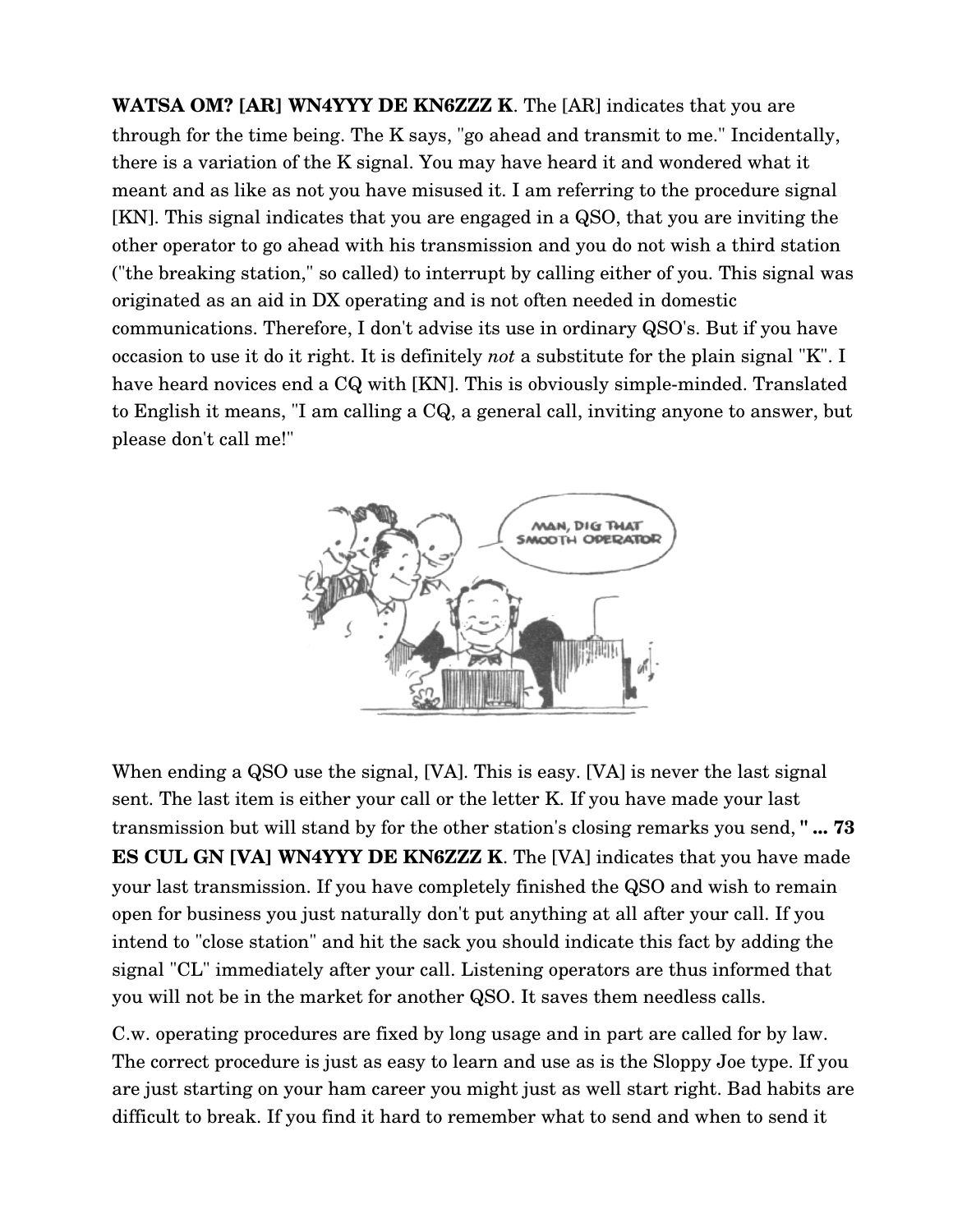make up a sheet with standard forms and keep it on your operating desk. Refer to it when in doubt; first thing you know your procedure will be automatic. Once learned it isn't forgotten.

### *R?*

Being long winded, I don't mind adding a few items which can be classed as Miscellaneous (or, The Bleatings of an Old Goat). First on the agenda is an ancient complaint about birds who come back with "R" when they have copied only part or perhaps nothing at all of your last transmission. This particular scream of mingled rage and pain has been heard since Marconi first sent three dots across the Atlantic. You'd think that, after all these years, the R-for-Roger pest would have become extinct, but it is not thus. Every day some fellow manages to come back to you with something like this: **" ... WN4YYY DE KN6ZZZ R R R OK BUT PLEASE REPEAT MY REPORT AND YOUR QTH ALSO MISSED YOUR NAME AND DID NOT COPY YOUR LAST QUESTION IN THE QRM ... !"** The simple fact that if you send "R" you are indicating that you copied solid everything the other operator sent. Do not send a single R if you missed any part of his transmission. Just send a break sign, BT, after your call when you go back to him, if you missed anything, and tell him what you missed. There is nothing more exasperating than to hear, **"R BUT MISSED**

#### **EVERYTHING OM!"**

In connection with this business of receipting  $(R)$ , one other point might be mentioned. If you have copied the other fellow's transmission solid and have so indicated by "R" when you go back to him, he can be expected to have some sense enough to know that you got what he sent. Therefore, it is needless wear and tear on your key and a waste of your time and his to go through this rigamarole of **"OK ON THIS, OK ON THAT, OK ON YOUR RIG, OK ON YOUR WX, OK ON YOUR DOG HAVING JAUNDICE, ETC., ETC."** Just up and proceed with your remarks and comments. If he asked a question, answer it. If he made a statement that requires no answer, make no answer. It's really very simple.

Another rogue's gallery character is the guy with long, deathly silences. He sends your call, signs his, says, **"R ES TNX FER DPE OM [BT] ...."** then apparently lapses into a coma. When you finally decide that the oaf has suffered a heart attack and departed this vale of tears he suddenly comes to life and burps out a couple of [BT] 's and staggers along with **"RIG HR 807 WID 50 WATTS [BT] ...,"** and shoves off for dreamland again. This makes the receiving operator nervous. If your mind goes temporarily blank when you are on the key, *send something* ... a series of [BT] or V, or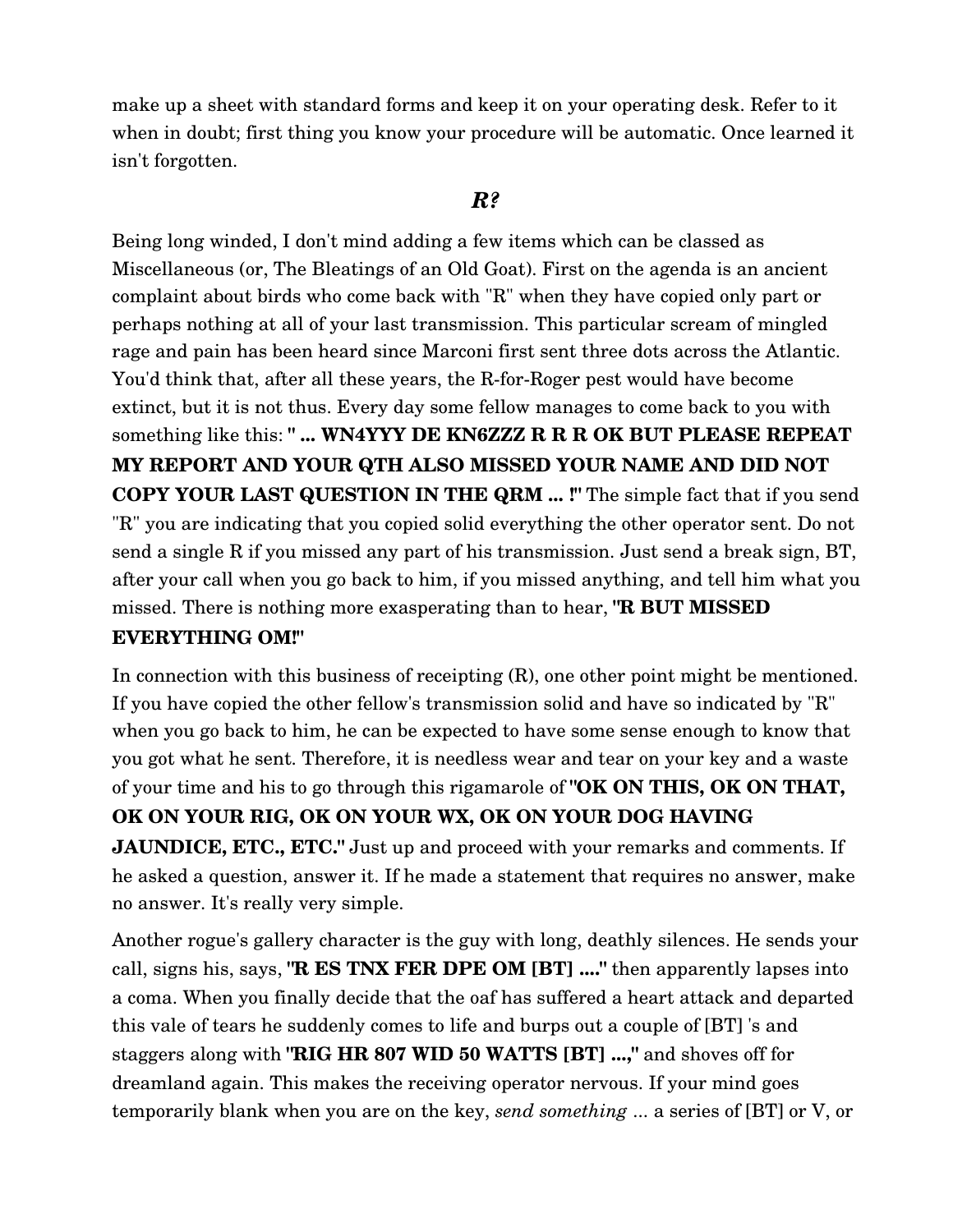most anything. Just don't sit there leaving the other operator to wonder if you are still alive. There is nothing worse than a lot of clatter on the air except complete silence.

# *Sloppy Sending*

Practically topping the list of the Ten Most Wanted Men in ham radio is the bird with the sloppy fist. He makes life a horror for those who try to copy him. He has no idea how many dots he's sending -- he just throws in plenty so that you can take your pick. He runs letters and words together or, just the reverse, he separates parts of letters and chunks of words. He sounds as though he's using a loose toggle switch for a key and sending in Japanese kana code. On top of all this he fouls up his spelling and procedure continually and fills the air with strings of dots to indicate errors. Some operators (?) go on for years blithely unaware that their fists are bad. In fact they may even fancy themselves as artists on the key. They get huffy if anyone suggests that they are not 100% readable. They suggest that the receiving operators need a little practice. If you are one of these boys, you are probably a hopeless case. However, if you know that your sending leaves something to be desired and you are sincerely interested in developing a good, readable fist you can cease worrying -- it's simple. Just practice sending. But not on the air.

Rig yourself a code practice oscillator and send to yourself. The ideal manual fist is one that sounds like a tape transmitter. Don't laugh! It's a skill that is easy to acquire. Of course, to begin with you must know how good code sounds. The simplest way is to turn on your receiver and tune in a commercial tape circuit and *listen*. Tune around, find a station sending press or other traffic and just sit and listen. You don't have to be able to copy it solid. Maybe you can copy only seven words a minute and the commercial station is sending at 20 or 25. No matter. Don't worry about what he's sending, just pay attention to *how* it's sent. Listen to the individual letters; get the feel of his rhythm and spacing. Then adjust your key, get comfortable, and send to yourself. Try to make your hand-keyed letters sound like the tape-sent letters. Send from a newspaper or book and pay attention to spacing between words and letters as well as to the shape of each individual letter. At first it may seem an impossible task but you'll be surprised how rapidly your sending improves. Sure it's a lot of work, but you weren't born with a telegraph key in your hand and you have to learn. You don't write a letter in such an illegible scrawl that it can't be read (or do you?), so why transmit a botched-up mess of dots and dashes to some poor wretch on 40 meters who is trying to read it.

# *It's Fun!*